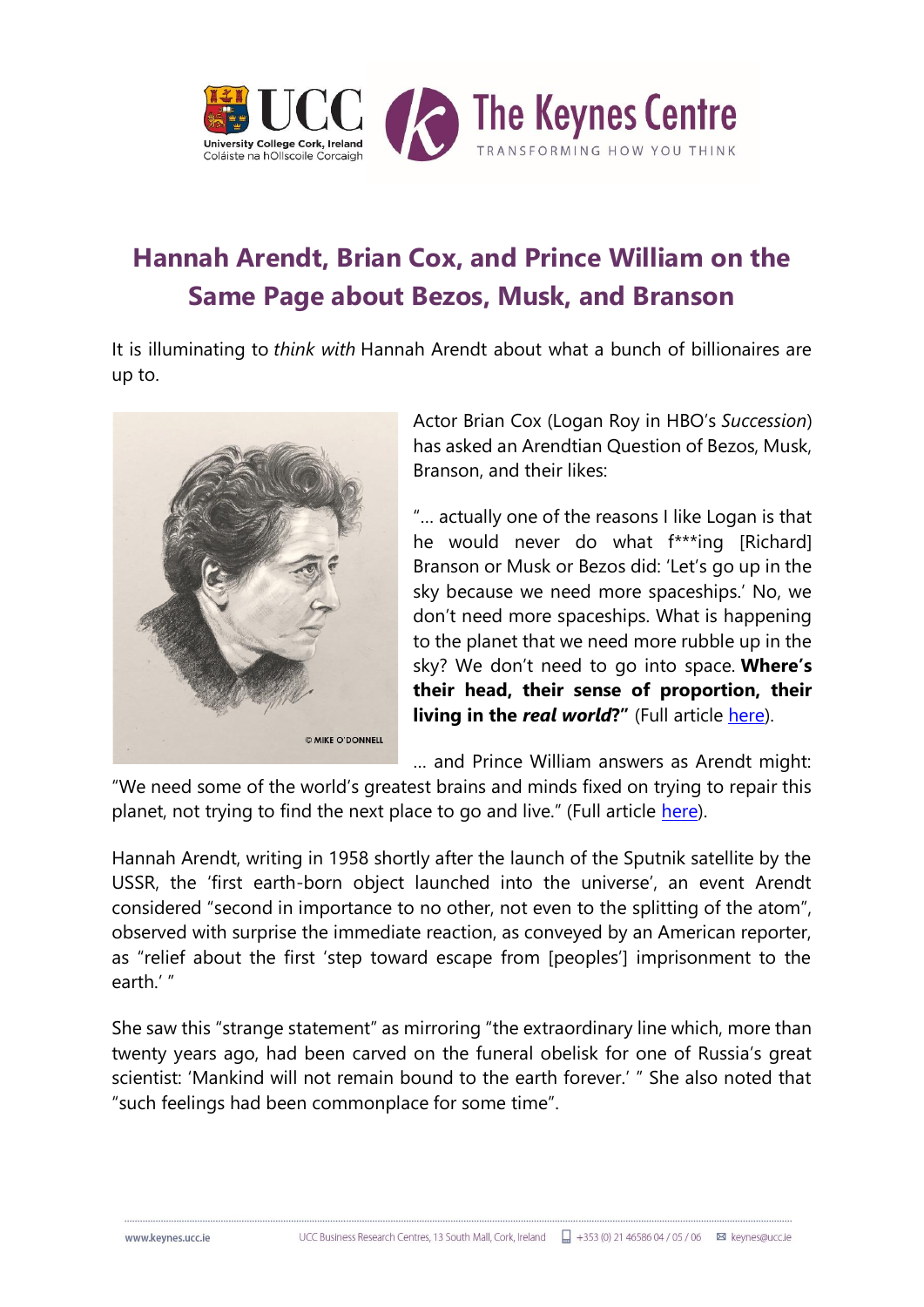In her view, "the earth is the very quintessence of the human condition, and earthly nature, for all we know, maybe unique in the universe in providing human beings with a habitat in which they can move and breathe without effort or without artifice."

And so the "desire to escape imprisonment to the earth" is perverse. As she said: "a rebellion against human existence as it has been given, a free gift from nowhere (secularly speaking), which [people wish] to exchange as it were, for something [they have] made [themselves]. There is no reason to doubt our abilities to accomplish such an exchange, just as there is no reason to doubt our present ability to destroy all organic life on earth. The **question** is only whether we wish to use our new scientific and technical knowledge in this direction and this question cannot be decided by scientific means; it is *a political question of the first order and therefore can hardly be left to the decision of professional scientists or professional politicians.*"

The implication of one answer to this question is that we must all step up to the issue.

And the boys, Bezos, Musk, and Branson, need to come up with a better answer than they have so far with their excuse of 'space tourism for all' since, given the technology available for a long time, there is no way that the ordinary 'tourist' will be able to afford traveling on their toys.

Unlike the contributions of the great (albeit now derided) entrepreneurial capitalists of the 19th century who made things accessible to the masses by lowering costs and thereby opening the market to all, this generation of capitalists are not focused on extending the market but servicing privilege as is the culture of our times. Perhaps, in their reflective moments, they might consider in the spirit of Arendt how they might use their vast wealth and undoubted drive, talent, and ability to engage with the earth, the only home we will have for ages, and make it a secure home for all.

*What* do you think? *How* do you think?

## *Sources:*

Nadia Khomami, Authentic casting ignores craft of acting, says Succession's Brian Cox, *The Guardian*, Tuesday 12 October 2021 accessed on 13.10.2021, 22:28 at [https://www.theguardian.com/tv-and-radio/2021/oct/12/authentic-casting-ignores-craft](https://www.theguardian.com/tv-and-radio/2021/oct/12/authentic-casting-ignores-craft-of-acting-says-successions-brian-cox?CMP=Share_iOSApp_Other)[of-acting-says-successions-brian-cox?CMP=Share\\_iOSApp\\_Other](https://www.theguardian.com/tv-and-radio/2021/oct/12/authentic-casting-ignores-craft-of-acting-says-successions-brian-cox?CMP=Share_iOSApp_Other) .

PA Media, Prince William criticises space race and tourism's new frontier, *The Guardian*, Thursday October 2021 accessed on 14.10.2021, 08.48 at [https://www.theguardian.com/science/2021/oct/14/prince-william-criticises-space-race](https://www.theguardian.com/science/2021/oct/14/prince-william-criticises-space-race-tourism-new-frontier?CMP=Share_iOSApp_Other)[tourism-new-frontier?CMP=Share\\_iOSApp\\_Other](https://www.theguardian.com/science/2021/oct/14/prince-william-criticises-space-race-tourism-new-frontier?CMP=Share_iOSApp_Other) .